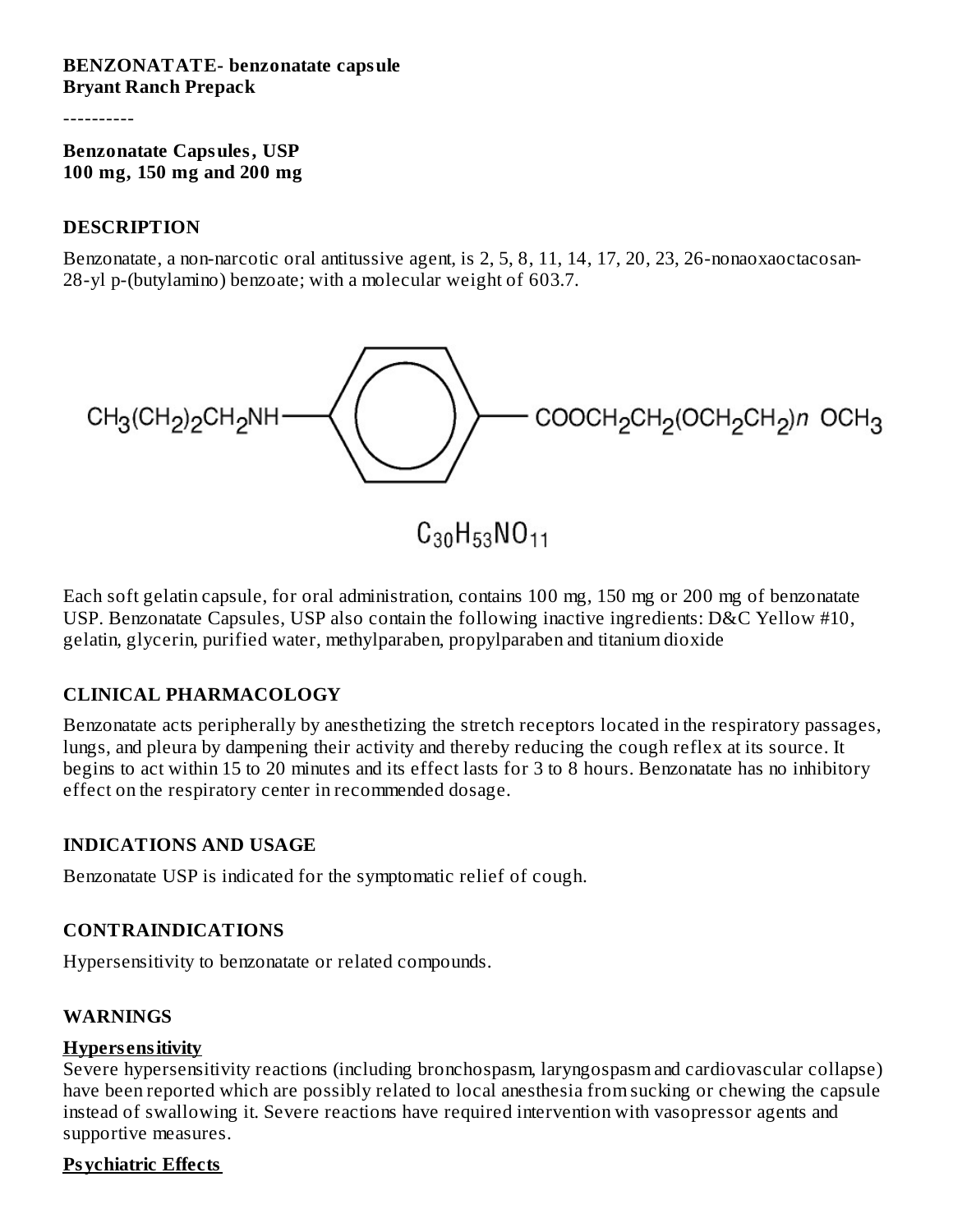Isolated instances of bizarre behavior, including mental confusion and visual hallucinations, have also been reported in patients taking benzonatate in combination with other prescribed drugs.

#### **Accidental Ingestion and Death in Children**

Keep benzonatate capsules out of reach of children. Accidental ingestion of benzonatate resulting in death has been reported in children below age 10. Signs and symptoms of overdose have been reported within 15-20 minutes and death has been reported within one hour of ingestion. If accidental ingestion occurs, seek medical attention immediately (see **OVERDOSAGE**).

## **PRECAUTIONS**

Benzonatate is chemically related to anesthetic agents of the para-amino-benzoic acid class (e.g. procaine; tetracaine) and has been associated with adverse CNS effects possibly related to a prior sensitivity to related agents or interaction with concomitant medication.

**Information for Patients** Swallow benzonatate capsules whole. Do not break, chew, dissolve, cut, or crush Benzonatate Capsules. Release of benzonatate from the capsule in the mouth can produce a temporary local anesthesia of the oral mucosa and choking could occur. If numbness or tingling of the tongue, mouth, throat, or face occurs, refrain from oral ingestion of food or liquids until the numbness has resolved. If the symptoms worsen or persist, seek medical attention.

Keep benzonatate out of reach of children. Accidental ingestion resulting in death has been reported in children. Signs and symptoms of overdose have been reported within 15-20 minutes and death has been reported within one hour of ingestion. Signs and symptoms may include restlessness, tremors, convulsions, coma and cardiac arrest. If accidental ingestion occurs, seek medical attention immediately. Overdosage resulting in death may occur in adults. Do not exceed a single dose of 200 mg and a total daily dosage of 600 mg. If you miss a dose of benzonatate capsule, skip that dose and take the next dose at the next scheduled time. Do not take 2 doses of benzonatate at one time.

#### **Usage in Pregnancy**

#### PREGNANCY CATEGORY C

Animal reproduction studies have not been conducted with benzonatate. It is also not known whether benzonatate can cause fetal harm when administered to a pregnant woman or can affect reproduction capacity. Benzonatate should be given to a pregnant woman only if clearly needed.

#### **Nursing Mothers**

It is not known whether this drug is excreted in human milk. Because many drugs are excreted in human milk caution should be exercised when benzonatate is administered to a nursing woman.

#### **Carcinogenesis, Mutagenesis, Impairment of Fertility**

Carcinogenicity, mutagenicity, and reproduction studies have not been conducted with benzonatate.

#### **Pediatric Us e**

Safety and effectiveness in children below the age of 10 have not been established. Accidental ingestion resulting in death has been reported in children below age 10. Keep out of reach of children.

# **ADVERSE REACTIONS**

Potential Adverse Reactions to benzonatate may include:

**Hypers ensitivity reactions** including bronchospasm, laryngospasm, cardiovascular collapse possibly related to local anesthesia from chewing or sucking the capsule.

**CNS:**sedation; headache; dizziness; mental confusion; visual hallucinations.

**GI:** constipation; nausea; GI upset.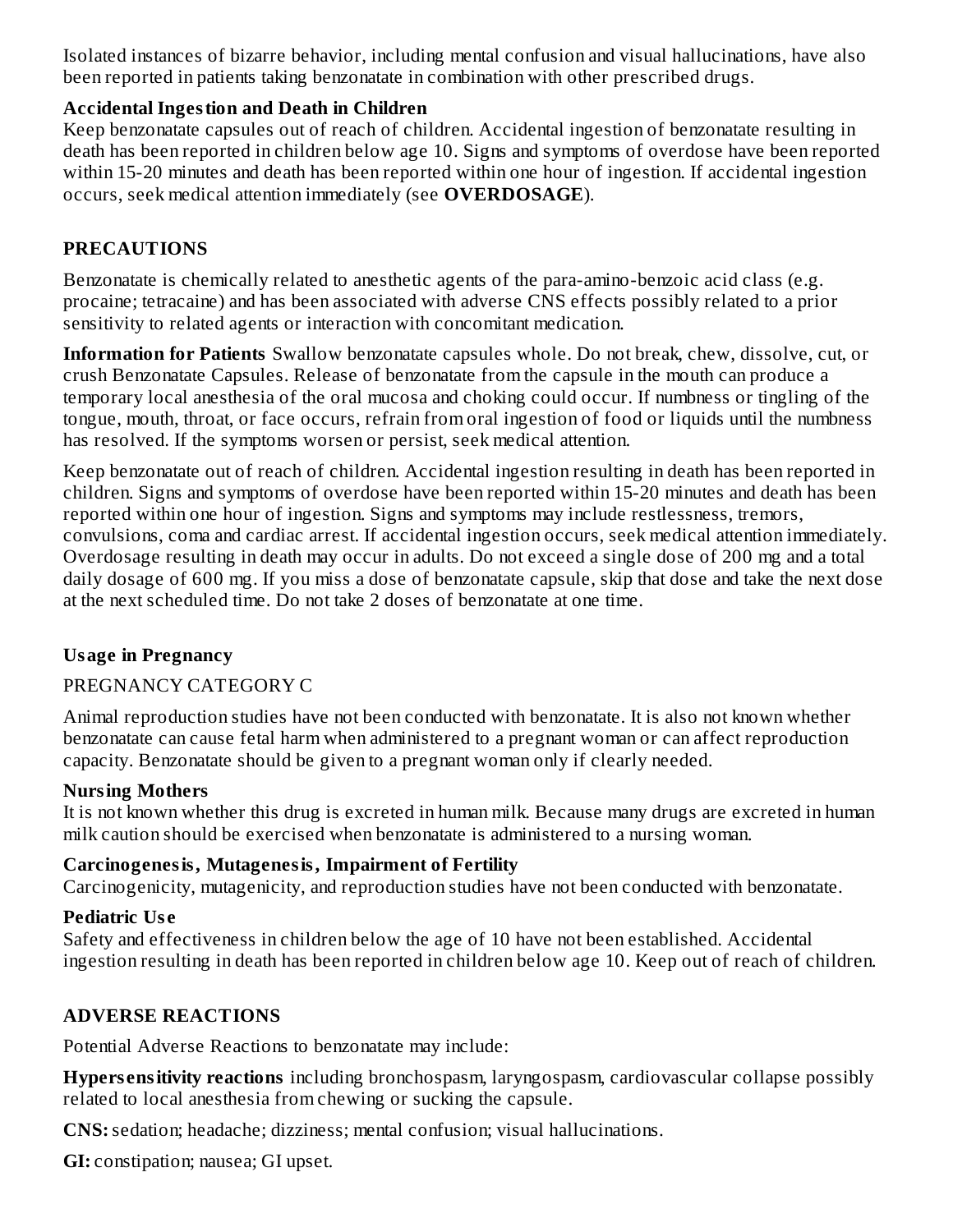**Dermatologic:** pruritus; skin eruptions.

**Other:** nasal congestion; sensation of burning in the eyes; vague "chilly" sensation; numbness of the chest; hypersensitivity. Deliberate or accidental overdose has resulted in death, particularly in children.

# **OVERDOSAGE**

Intentional and unintentional overdose may result in death, particularly in children. The drug is chemically related to tetracaine and other topical anesthetics and shares various aspects of their pharmacology and toxicology. Drugs of this type are generally well absorbed after ingestion.

## **Signs and Symptoms**

The signs and symptoms of overdose of benzonatate have been reported within 15-20 minutes. If capsules are chewed or dissolved in the mouth, oropharyngeal anesthesia will develop rapidly, which may cause choking and airway compromise. CNS stimulation may cause restlessness and tremors which may proceed to clonic convulsions followed by profound CNS depression. Convulsions, coma, cerebral edema and cardiac arrest leading to death have been reported within 1 hour of ingestion.

## **Treatment**

In case of overdose, seek medical attention immediately. Evacuate gastric contents and administer copious amounts of activated charcoal slurry. Even in the conscious patient, cough and gag reflexes may be so depressed as to necessitate special attention to protection against aspiration of gastric contents and orally administered materials. Convulsions should be treated with a short-acting barbiturate given intravenously and carefully titrated for the smallest effective dosage. Intensive support of respiration and cardiovascular-renal function is an essential feature of the treatment of severe intoxication from overdosage. Do not use CNS stimulants.

# **DOSAGE AND ADMINISTRATION**

Adults and Children over 10 years of age: Usual dose is one 100 mg, 150 mg or 200 mg capsule three times a day as needed for cough. If necessary to control cough, up to 600 mg daily in three divided doses may be given. **Benzonatate should be swallowed whole.** Benzonatate capsules are not to be broken, chewed, dissolved, cut or crushed.

# **HOW SUPPLIED**

Product: 71335-1329 NDC: 71335-1329-0 10 CAPSULE in a BOTTLE NDC: 71335-1329-1 30 CAPSULE in a BOTTLE NDC: 71335-1329-2 20 CAPSULE in a BOTTLE NDC: 71335-1329-3 100 CAPSULE in a BOTTLE NDC: 71335-1329-4 15 CAPSULE in a BOTTLE NDC: 71335-1329-5 120 CAPSULE in a BOTTLE NDC: 71335-1329-6 60 CAPSULE in a BOTTLE NDC: 71335-1329-7 90 CAPSULE in a BOTTLE NDC: 71335-1329-8 14 CAPSULE in a BOTTLE NDC: 71335-1329-9 40 CAPSULE in a BOTTLE

# **Benzonatate Capsule 100mg Caps.**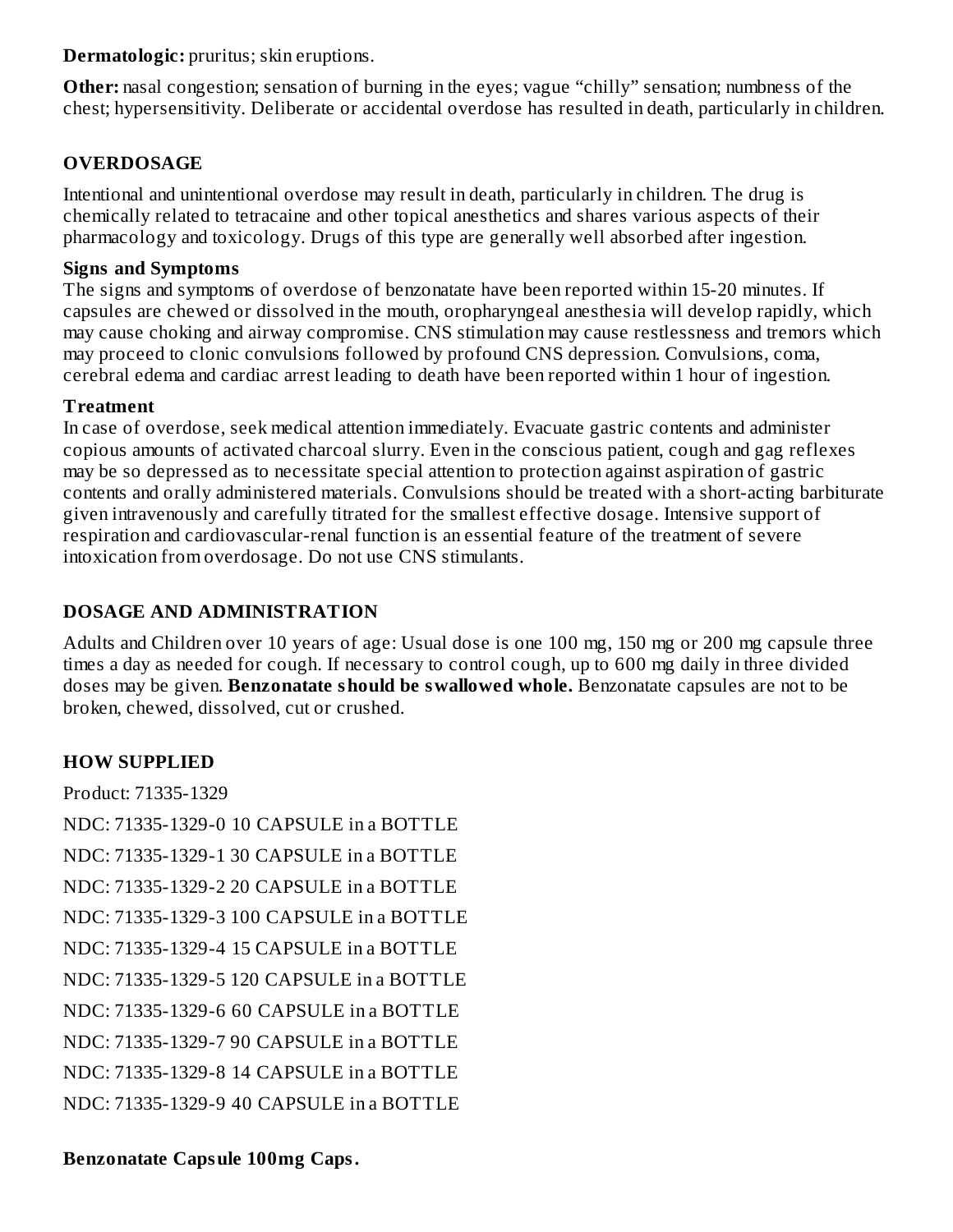

| <b>BENZONATATE</b>                                                    |                                         |                                               |                     |  |  |                               |                          |                                         |
|-----------------------------------------------------------------------|-----------------------------------------|-----------------------------------------------|---------------------|--|--|-------------------------------|--------------------------|-----------------------------------------|
| benzonatate capsule                                                   |                                         |                                               |                     |  |  |                               |                          |                                         |
|                                                                       |                                         |                                               |                     |  |  |                               |                          |                                         |
| <b>Product Information</b>                                            |                                         |                                               |                     |  |  |                               |                          |                                         |
| Product Type                                                          |                                         | HUMAN PRESCRIPTION DRUG<br>Item Code (Source) |                     |  |  | NDC:71335-1329(NDC:67877-573) |                          |                                         |
| <b>Route of Administration</b>                                        |                                         | ORAL                                          |                     |  |  |                               |                          |                                         |
|                                                                       |                                         |                                               |                     |  |  |                               |                          |                                         |
|                                                                       |                                         |                                               |                     |  |  |                               |                          |                                         |
| <b>Active Ingredient/Active Moiety</b>                                |                                         |                                               |                     |  |  |                               |                          |                                         |
| <b>Ingredient Name</b>                                                |                                         |                                               |                     |  |  |                               | <b>Basis of Strength</b> | Strength                                |
| <b>BENZONATATE</b> (UNII: 5P4DHS6ENR) (BENZONATATE - UNII:5P4DHS6ENR) |                                         |                                               |                     |  |  | <b>BENZONATATE</b>            |                          | $100$ mg                                |
|                                                                       |                                         |                                               |                     |  |  |                               |                          |                                         |
|                                                                       |                                         |                                               |                     |  |  |                               |                          |                                         |
| <b>Inactive Ingredients</b>                                           |                                         |                                               |                     |  |  |                               |                          |                                         |
| <b>Ingredient Name</b>                                                |                                         |                                               |                     |  |  |                               | Strength                 |                                         |
|                                                                       | D&C YELLOW NO. 10 (UNII: 35SW5USQ3G)    |                                               |                     |  |  |                               |                          |                                         |
|                                                                       | GELATIN, UNSPECIFIED (UNII: 2G86QN327L) |                                               |                     |  |  |                               |                          |                                         |
| water (UNII: 059QF0KO0R)                                              | glycerin (UNII: PDC6A3C0OX)             |                                               |                     |  |  |                               |                          |                                         |
|                                                                       | methylparaben (UNII: A2I8C7HI9T)        |                                               |                     |  |  |                               |                          |                                         |
| propylparaben (UNII: Z8IX2SC1OH)                                      |                                         |                                               |                     |  |  |                               |                          |                                         |
| titanium dioxide (UNII: 15FIX9V2JP)                                   |                                         |                                               |                     |  |  |                               |                          |                                         |
|                                                                       |                                         |                                               |                     |  |  |                               |                          |                                         |
|                                                                       |                                         |                                               |                     |  |  |                               |                          |                                         |
| <b>Product Characteristics</b>                                        |                                         |                                               |                     |  |  |                               |                          |                                         |
| Color                                                                 | yello w                                 |                                               | <b>Score</b>        |  |  |                               | no score                 |                                         |
| <b>Shape</b>                                                          | <b>CAPSULE</b>                          |                                               | Size                |  |  |                               | $19 \,\mathrm{mm}$       |                                         |
| Flavor                                                                |                                         |                                               | <b>Imprint Code</b> |  |  |                               | 105                      |                                         |
| <b>Contains</b>                                                       |                                         |                                               |                     |  |  |                               |                          |                                         |
|                                                                       |                                         |                                               |                     |  |  |                               |                          |                                         |
|                                                                       |                                         |                                               |                     |  |  |                               |                          |                                         |
| Packaging                                                             |                                         |                                               |                     |  |  |                               |                          |                                         |
| #<br>Item Code<br>Package Description                                 |                                         |                                               |                     |  |  |                               |                          | Marketing Start Date Marketing End Date |